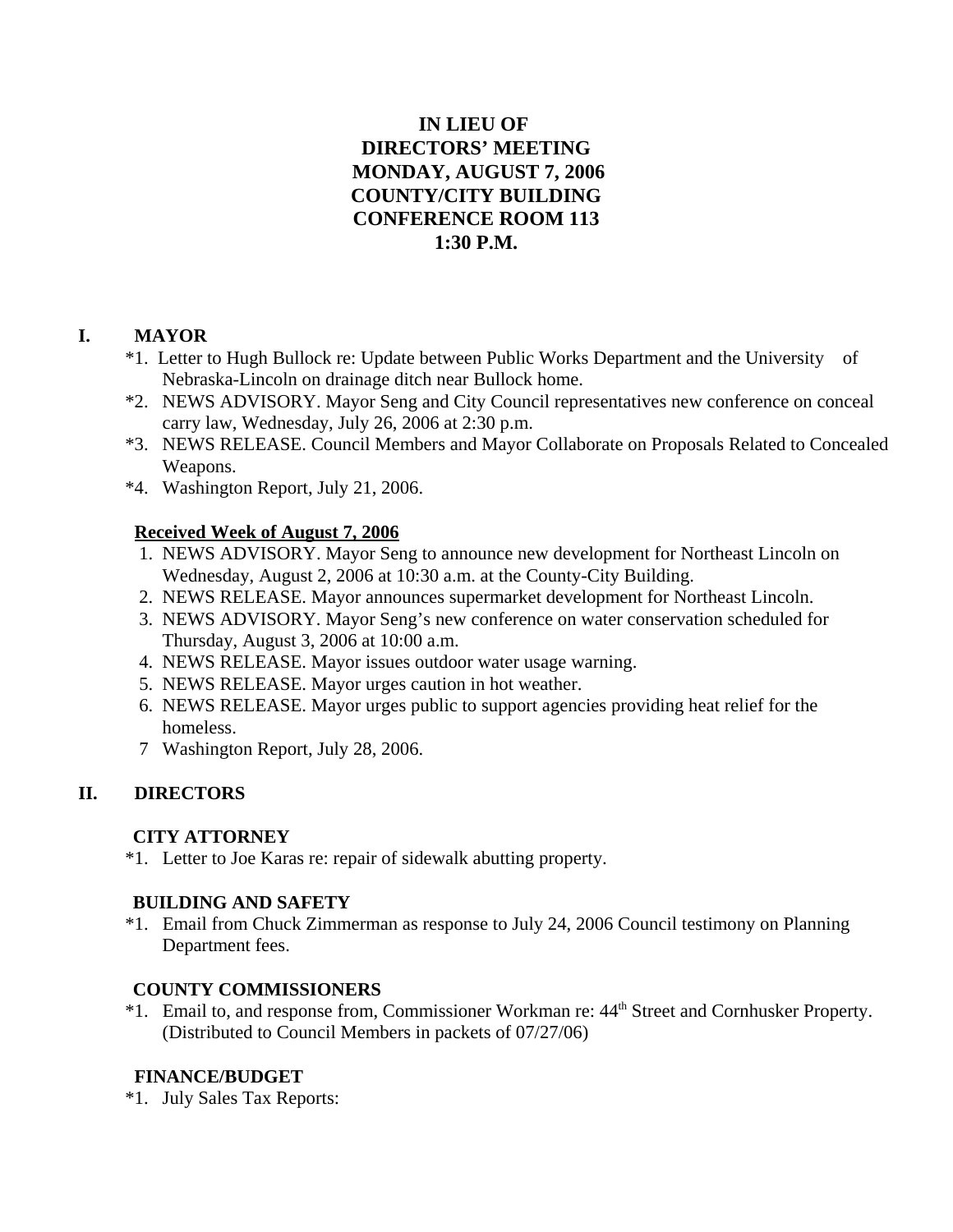- a) Actual Compared to Projected Sales Tax Collections.
- b) Gross Sales Tax Collection (With Refunds Added Back In) 2000-2001 Through 2005-2006.
- c) Sales Tax Refunds. 2000-2001 Through 2005-2006.
- d) Net Sales Tax Collections. 2000-2001 Through 2005-2006.
- 2. Response to Robin Eschliman from Don Herz, Finance Director, re: Proposed budget cuts to 911 Center.

### **HEALTH**

- \*1. Letter from Community Health Endowment of Lincoln Executive Director regarding Board of Trustees with terms expiring on August 31, 2006.
	- 2. NEWS RELEASE. West Nile Virus Cases reported in Lancaster County.
	- 3. Physician Advisory. Health Department has received reports of two confirmed cases of Shigella Sonnei (Shigellosis) in Lincoln.

### **LIBRARY**

- 1. Letter from the Foundation for Lincoln City Libraries re: Thanks to Council for recognizing the widespread community impact the Lincoln City Libraries have on citizens of Lincoln.
- 2. Letter from the Library Board of Trustees re: Encourage Council to accept budget as presented for the libraries of Lincoln.

#### **PARKS AND RECREATION DEPARTMENT**

1. Recommendations on budget for maintenance of Parks and Recreation Facilities.

#### **PLANNING COMMISSION**

- 1. Memorandum from Marvin Krout, Planning Director, re: Proposed Planner I Budget cut.
- 2. Amendment to the proposed FY 2006 2012 Capital Improvements Program.

#### **PLANNING COMMISSION ACTION**

#### **\*Change of Zone:**

1) Change of Zone No. 06021.

# **\*Permits:**

- 1) Special Permit No. 04020A.
- 2) County Special Permit No. 05058.

#### **\*Requests for Deferral:**

- 1) Change of Zone No. 06042.
- 2) Change of Zone No. 06043.

#### **\*Public Hearing and Action, Miscellaneous:**

- 1) Street & Alley Vacation No. 06004.
- 2) Street & Alley Vacation No. 06005.

#### **\*Other Items:**

1) Change of Zone No. 06040.

#### **\*Pending List:**

- 1) Change of Zone No. 3321.
- 2) Comprehensive Plan Amendment No. 03009.
- 3) Street & Alley Vacation No. 04013.
- 4) Change of Zone no. 06040.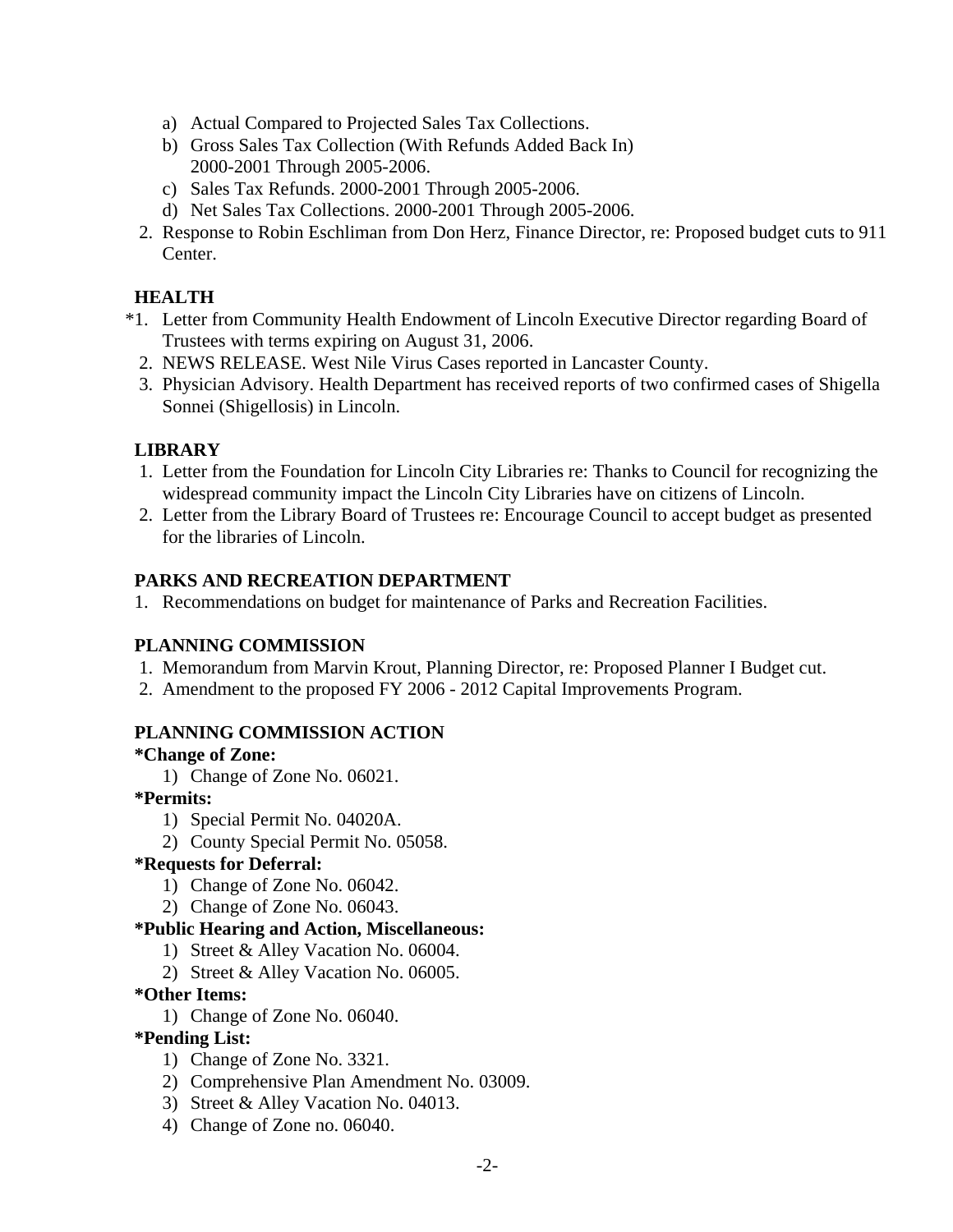- 5) County Preliminary Plat No. 06008.
- 6) County Special Permit No. 06038.
- \*2. Change of Zone No. 06040 Downzone. (40<sup>th</sup> to 48<sup>th</sup> Streets, Randolph to "A" Streets)
- \*3. Memo from Marvin Krout regarding fee increases. (Bill No's 113, 06-114, 06-115 and 06R-146)
- \*4. Annexation by Ordinance No.18735 map.
- \*5. Annexation by Ordinance No.18755 map.
- \*6. Annexation by Ordinance No.18737 map.

# **PLANNING COMMISSION FINAL ACTION**

\*1. Special Permit No. 04020A (Limited Landfill - S.W. 28<sup>th</sup> Street and West "O" Street) Resolution No. PC-01006.

# **PLANNING COMMISSION ACTION (Received week of August 7, 2006)**

1. Action by Planning Commission.

# **PUBLIC WORKS AND UTILITIES**

- \*1. ADVISORY. Water Distribution Main at Fletcher and Highway 34;  $14<sup>th</sup>$  to Northwest  $12<sup>th</sup>$ . Project #803202, 803203, 803204.
- 2. ADVISORY. Storm sewer rehabilitation project  $# 701679a$ .  $6<sup>th</sup>$  and "J" Street.
- 3. Map of project # 701679a.

# **III. CITY CLERK**

- **\***1. Hand out, Single Family Permits, January June 2006, at formal Council meeting on 07/24/06 relating to Items:
	- *11) 06-113 Change of Zone 06023 -*
	- *12) 06-114 Misc. 06005 -*
	- *13) 06-115*
	- *14) 06R-146*
- **\***2. Motion to Amend No. 1. Move to amend Bill No. 06-122.

# **IV. COUNCIL REQUESTS/CORRESPONDENCE**

# **JON CAMP**

# **Constituent Email/Correspondence Against Proposal to Ban Conceal Carry**

- \*1. Email from Darren and Bonita Kinney**.**
- \*2. Email from Joseph L. Behringer.
- \*3. Email from Roger Tracy.
- \*4. Email from Dean E. Taylor.
- \*5. Email from Neal Bloomquist.
- \*6. Email from Stan Litty.

# **Other Constituent Email/Correspondence to Councilman Camp**

- \*1. Email from Gerhardt L. Jacobs supporting vote on concealed carry.
- \*2. Email, and response to Susan Larson Rodenburg re: bike lanes and traffic engineer.
- \*3. Email from Keith McGill re: Congratulations on upholding state law on conceal carry.
- \*4. Email from Daniel Walz re: Thanks for defeating conceal carry ban.
- \*5. Email from Tom Spann re: Thanks for leadership on LB 454, conceal carry.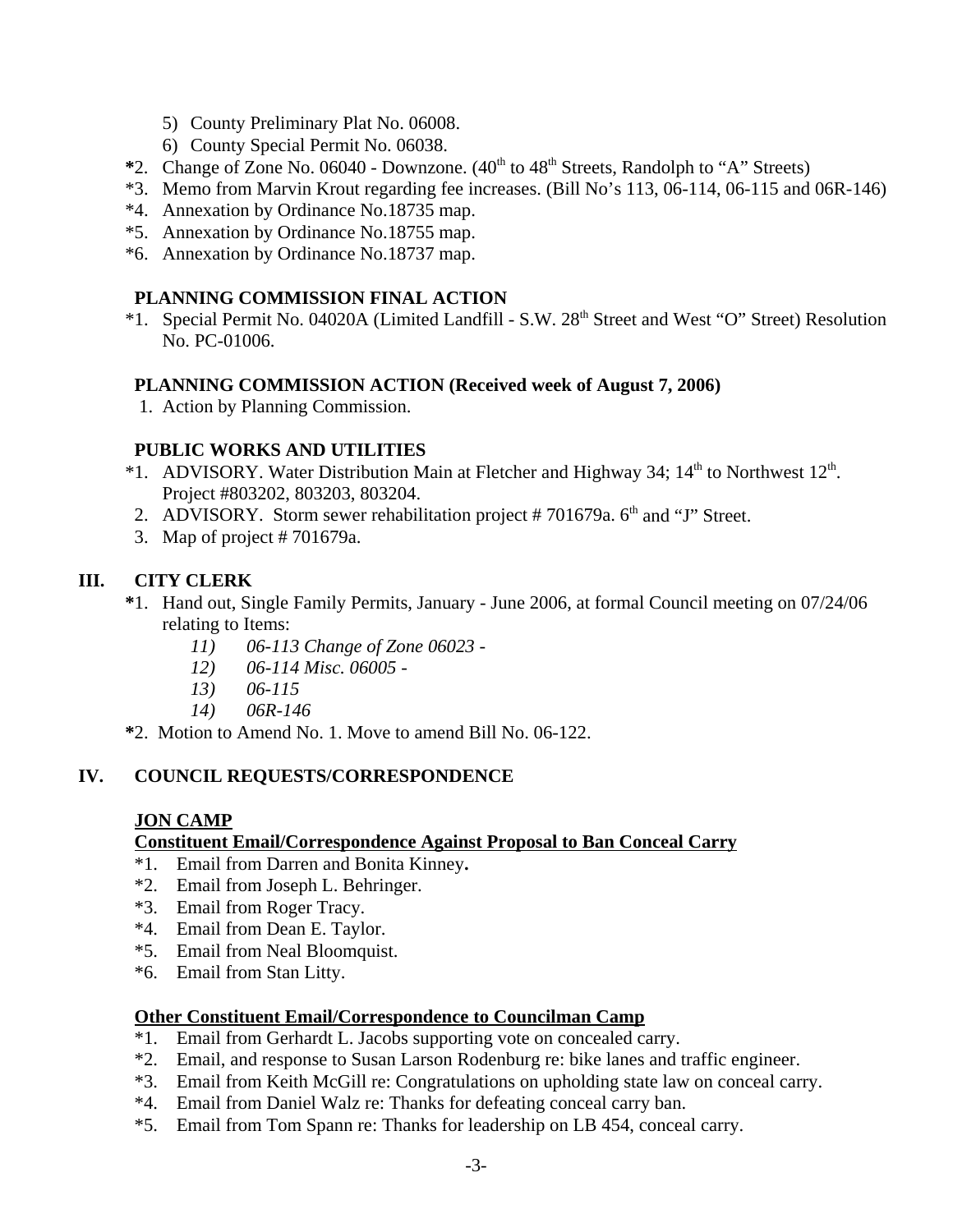- \*6. Email from Andrew Lighthall re: Thanks for not banning RTC in Lincoln.
- \*7. Email from, and response to, Tom McCormick re: Council should provide public hearing on conceal carry.
- \*8. Email from Ellen Dubas re: Against not having public hearing on concealed weapons.
- \*9. Email from Dennis LaPage re: Glad Council stood up for citizens of Lincoln.
- \*10. Email from Ron Moore re: Appreciation for job and killing the concealed carry ban and statements on budget.
- \*11. Email from Janis Strautkalns re: Thank you for actions regarding concealed weapons.
- \*12. Email from Martin Grgurich re: Thank you for voting down concealed weapons ban.
- \*13. Email from Fritz Grothe re: Thank you for upholding state law.

### **Received Week of August 7, 2006**

- 1. Email from Jim Adams re: Thanks for action on the concealed carry ban.
- 2. Email from Pam James re: Article and information on public transit trends.
- 3. Email from LeRoy Penlerick re: Proposed city gun regulations, understand concerns for safety but realize citizens have rights under the constitution, bill of rights and state law.
- 4. Email from Marilyn Fitch re: Consider taking full \$3 million in cuts instead of placing the burden on the property owner.

### **ROBIN ESCHLIMAN**

\*1. Memorandum from Chief of Police Tom Casady re: Cuts to Police Budget.

### **Received Week of August 7, 2006**

1. Email from Roger Yant re: Against tax increase, Mayor and Council need to follow through and make cuts.

# **DAN MARVIN**

\*1. Letter from Mr. Hasselberger re: Against eliminating position at the Bennett Martin Library.

# **PATTE NEWMAN**

 \*1. Response to RFI #39 - Graffiti and Use of Video Tape Equipment from Dana W. Roper, City Attorney.

# **KEN SVOBODA**

\*1. Email from Scott Voichoskie with comments from Anne Boyle re: Public transit system.

# **V. MISCELLANEOUS**

- \*1. Email from Betty Bates re: Opposed to cuts in Urban Development and Human Rights Commission.
- \*2. Email from Peggi Ammon re: Disappointed with budget cuts not accomplished.
- \*3. Email from Mary A. Kuhlmann re: Opposed to cuts in Urban Development or the Human Rights Commission.
- \*4. Letter from David A. Riley re: Tax cuts in the Lincoln City budget. (Letter distributed to Council members on July 21, 2006)
- \*5. Email from Jason Albers re: Support of downtown bike lanes.
- \*6. Email from Kasey Rigg re: Staffing cuts, tightening belts.
- \*7. Email from Laura Barton re: Animal control needs more employees, not fewer.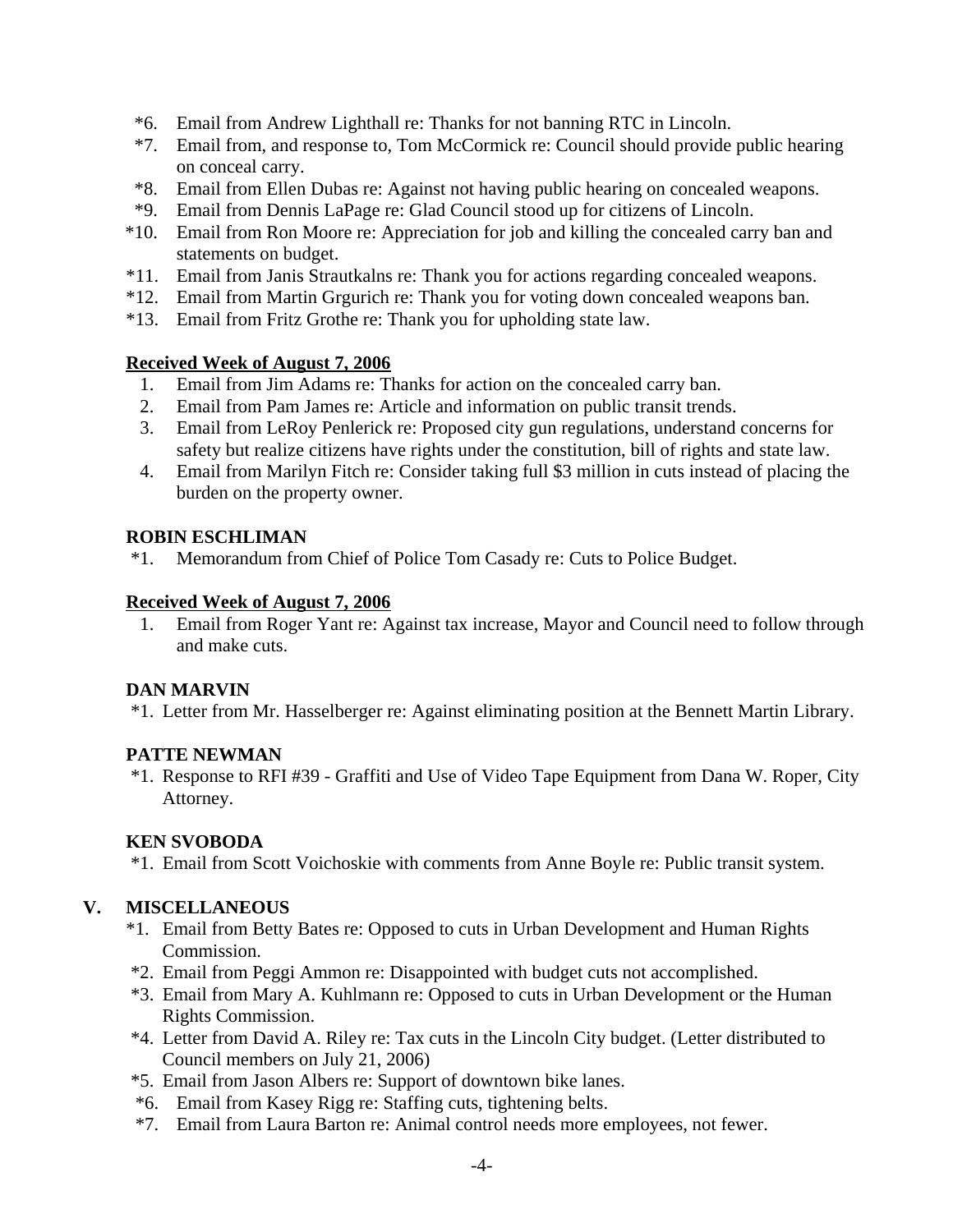- \*8. Email from Terese re: City cannot cut jobs from Animal Control or the City.
- \*9. Email from Paul Haith re: Budget process.
- \*10. Email from LaDonna VanArsdall and Christina Chambers re: Cannot cut jobs and staff from the Animal Control existing staff.
- \*11. Email from Heather Critchfield re: Do not cut funding for Animal Control Officers.
- \*12. Email from Joyce Hasselbalch re: Rethink position on cuts regarding Animal Control.
- \*13. Email from Sian Maxwell re: Budget disappointment.
- \*14. Email from Nancy Johnson re: Disgusted with process on conceal carry.
- \*15. Email from David Schoenmaker re: Reconsider public speaking on conceal carry.
- \*16. Email from Bill Boyd re: Motorsports facility in Lancaster County.
- \*17. Email from Don Kohtz re: Retention of Randy Hoskins.
- \*18. Email from Stanley Oswald re: Appalled at decision of no public speaking on conceal carry.
- \*19. Email from Darren and Bonita Kinney, re: Opposed to conceal carry ban.
- \*20. Email from Larry Mitchell re: Opposed to conceal carry ban.
- \*21. Email from Steve Shoff re: Opposed to conceal carry ban.
- \*22. Email from Ed Utterback re: Opposed to conceal carry ban.
- \*23. Email from Jim Shook re: Opposed to conceal carry ban.
- \*24. Email from Adams re: Opposed to conceal carry ban.
- \*25. Email from Gould re: Opposed to conceal carry ban.
- \*26. Email from Alan Britton re: Opposed to conceal carry ban.
- \*27. Email from Bergerac re: Opposed to conceal carry ban.
- \*28. Email from William and Louise Stone re: Opposed to conceal carry ban.
- \*29. Email from William T. Brockley re: Opposed to conceal carry ban.
- \*30. Email from John Rohan re: Opposed to conceal carry ban.
- \*31. Email from Rick Kunze re: Opposed to conceal carry ban.
- \*32. Email from David A. Crandall re: Opposed to conceal carry ban.
- \*33. Email from Neil Bickley re: Opposed to conceal carry ban.
- \*34. Email from Jerry B. Hutchison re: Opposed to conceal carry ban.
- \*35. Letter from Richard Meyer. (Letter delivered to Council in packet on 07/27/06) re: Opposed to conceal carry ban.
- \*36. Email from R. Scott Sandquist re: Thanks for leadership on conceal carry.
- \*37. Email from David Oenbring re: True leadership on conceal carry.
- \*38. Three (3) phone messages received from Mike McConnell, Don Patton, and Phil Cox.
- \*39. Email from Sharon Eilers re: Not happy with conceal gun approval.
- \*40. Email from Larry Sims re: Bicycles downtown should be required to pay fee.
- \*41. Letter from John Bussey, Capital Rentals, re: South Central Lincoln neighborhood and police budget cuts. (Letter distributed to Council Members in packet of 07/27/06)
- \*42. Message from Gary N. Powell re: Compliment on handling the conceal carry issue.
- \*43. Email from Marva Wasser re: Response to concealed weapons action.
- \*44. Email from William R. Stone, Jr. re: Budget and tax request, and testimony.
- \*45. Email from Paul Hughes re: No problems with concealed carry permits.
- \*46. Email from Tom Hardesty re: Tax cuts suggestions and 'great job' on concealed carry issue.
- \*47. Email from David Hansen re: Thank you on concealed carry vote.
- \*48. Email from Mary Lemon re: Find cuts in budget so 2006 taxes will not increase dramatically.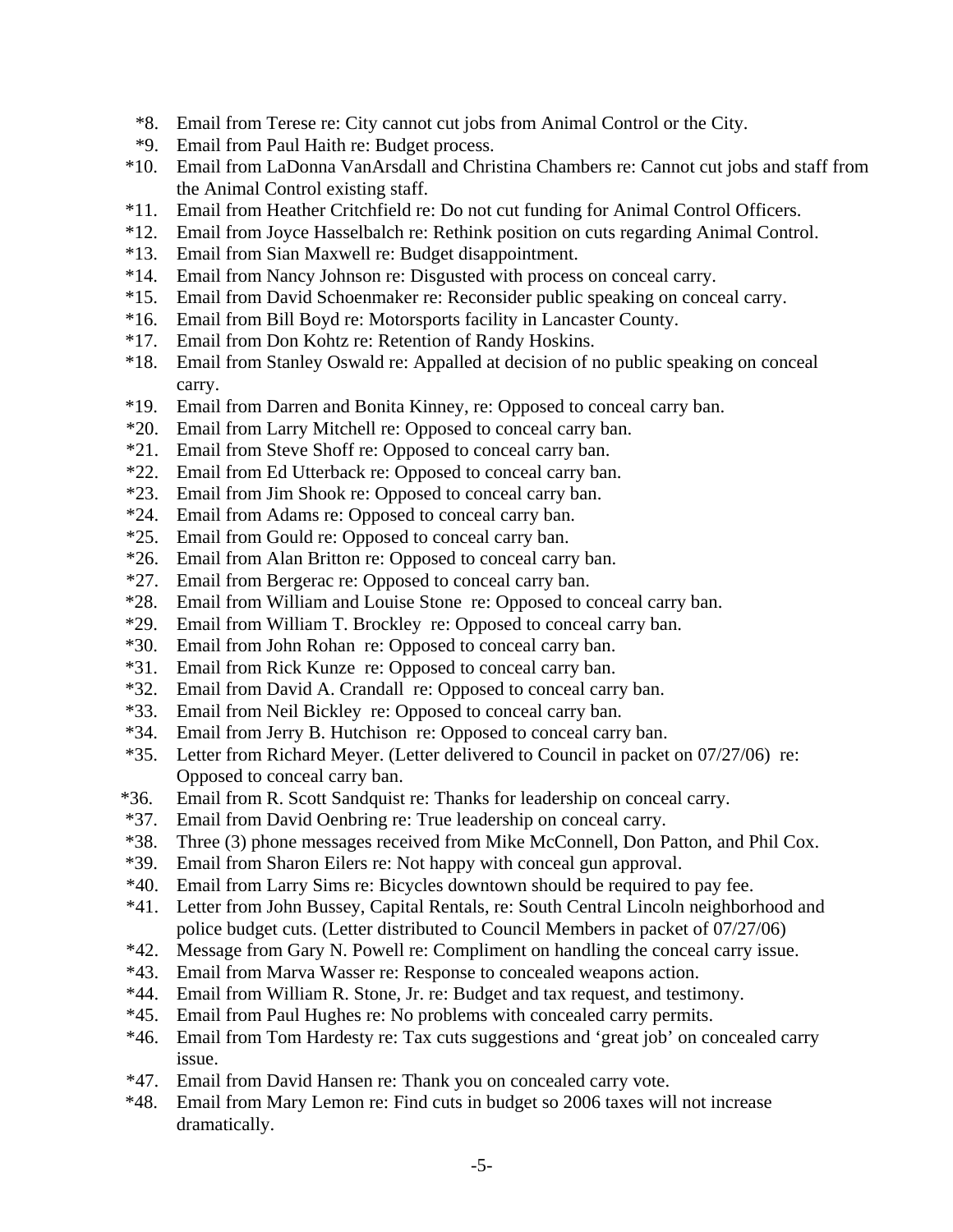- \*49. Letter received from Lela Shanks re: Disappointed with vote on concealed weapons.
- \*50. Letter received from Anne Vidaver re: Does not support Nebraska law allowing carrying of concealed weapons.

### **Miscellaneous Received Week of August 7, 2006**

- 1. Email from Patrick J. Henry re: Concealed carry best left to the State through the Legislature.
- 2. Email through InterLinc, from Paul Janssen, re: Ban of concealed weapons in Lincoln city limits. People of Nebraska have spoken.
- 3. Email from Ron Jonas, through InterLinc, re: Roundabouts at city street intersections.
- 4. Email from David Fletcher re: Do not support the Mayor's proposal to ban concealed weapons.
- 5. Email from Troy Kochner re: In favor of right to carry concealed weapons.
- 6. Email from Jean Sanders re: Cook and Marvin-Thank you on vote on concealed weapons. Rest of Council-Shame on the handling of concealed weapons issue.
- 7. Email from Jan Pitsch re: Re-examining ambulances to see if they meet original specs.
- 8. Email from Phil Harris re: Stop the ban requested by the Mayor and Police Chief on concealed weapons.
- 9. Email from Virginia Baldwin re: Alarming to cancel weapons ban hearing.
- 10. Email from Bill and Juanita Dawes re: Stop tax increases.
- 11. Email from Carol Johnson re: Do not raise our property taxes again.
- 12. Email from Dennis and Lu Wilson re: Protesting increase in Lincoln's property taxes.
- 13. Email from Pete Beau re: Lower the mill levy. Make necessary cuts in the budget.
- 14. Email from Ross Teske re: Need to cut taxes for property, not raise taxes.
- 15. Email from William and Louise Stone re: Thank you for voting to drop discussion on concealed weapons from the calendar.
- 16. Email from Sitaram Jaswal re: Lincoln Human Rights Commission Budget. Disappointed with elimination of office manager at LHRC.
- 17. Email from Ron and Becky Herms re: Be cautious about property tax increase and concentrate on funding areas to enhance revenue generation.
- 18. Email from Stacey Lima re: Cannot grasp sane reasoning for allowing people to carry concealed weapons.
- 19. Email from Dan Haase re: Let the public be heard on conceal carry issue to comply with law and community choice.
- 20. Email from James Nyman re: Concealed handguns have no legitimate place in a well governed urban area.
- 21. Email from Klanghut re: Give back to the public. School bond funding from the bond which raised taxes is above the budget for the next year.
- 22. Email from R. Weigel re: Cut budgets until sales taxes increase, property taxes are not the answer.
- 23. Email from Fred Wegelin re: Thanks for voting to withdraw the Mayor's proposal to ban concealed handguns within Lincoln's city limits.
- 24. Email from Dorothy Mapes re: Fire Department misuse of vehicles.
- 25. Email from Pamela Schmidt re: Do not take advantage of recent revaluations in order to increase taxes.
- 26. Email from Carol Witforth re: Shortsighted action when denying money to properly take care of animals in our community.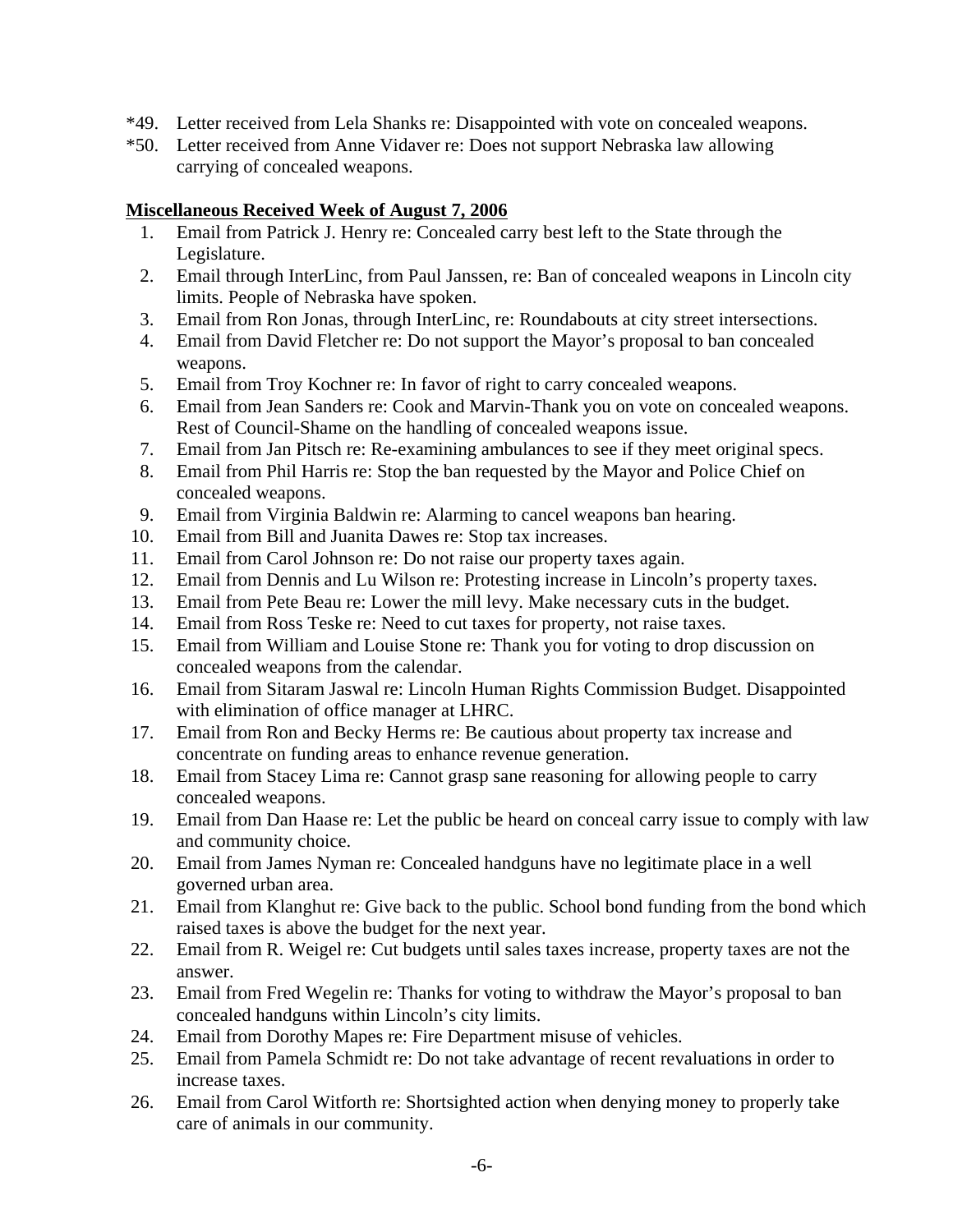- 27. Email of Sandra Lab re: Find a way to cut the budget without jeopardizing Animal Control.
- 27. Email of David Holler re: Nebraska 2<sup>nd</sup> amendment rights.
- 29. Email from Boyce re: Limit budget increase to inflation instead of taking advantage of increase in valuations.
- 30. Email re: Property tax increase protested. Find ways to save money.
- 31. Email from Cathy Beecham re: Please do not cut Urban Development positions.
- 32. Email from Wendy Francis re: Human Right Commission cuts information.
- 33. Email from Cathy Beecham re: Do not cut two positions from Urban Development Department.
- 34. Email from Jeanine Jewell re: Do not eliminate two positions from the Urban Development Department.
- 35. Email from David W. Scheffler re: Do not eliminate two positions from the Urban Development Department.
- 36. Email from Yvonne Norton Leung re: Do not cut positions from the Urban Development Department.
- 37. Email from Ruben Spretz re: Do not eliminate two positions from the Urban Development Department.
- 38. Email from Andy Beecham re: Do not eliminate two positions from the Urban Development Department.
- 39. Email from Blake and Laura Edwards re: Do not cut positions from the Urban Development Department.
- 40. Email from Melissa Landis re: Do not eliminate to positions from the Urban Development Department.
- 41. Email from Mary Ann and Phil Bede re: Do not cut positions from the Urban Development Department.
- 42. Email from Keith Dubas re: Do not eliminate two positions from the Urban Development Department.
- 43. Email from Michael B. Edwards re: Do not eliminate two positions from the Urban Development Department.
- 44. Email from Robert and Phyllis Narveson re: Do not eliminate two positions from the Urban Development Department.
- 45. Email from Michelle Weiand re: Do not eliminate two positions from the Urban Development Department.
- 46. Email from Judy Gibson re: Fi d ways to support, maintain, and expand our really good library system.
- 47. Email from Starlene Hubbard re: Do not eliminate two positions from the Urban Development Department.
- 48. Email from Shawn Ryba re: Do not eliminate two positions from the Urban Development Department.
- 49. Email from Paul Rowe re: Budget. Time to cut spending, do not spend just because property values have increased unreasonably.
- 50. Email from Virginia McCormick re: Do not eliminate two positions from the Urban Development Department.
- 51. Email from Sue Wilson re: Do not eliminate two positions from Urban Development.
- 52. Email from Mona McKenzie re: Do not eliminate two positions from the Urban Development Department.
- 53. Email from Jeffrey P. Baker re: Opposition to ban on concealed weapons.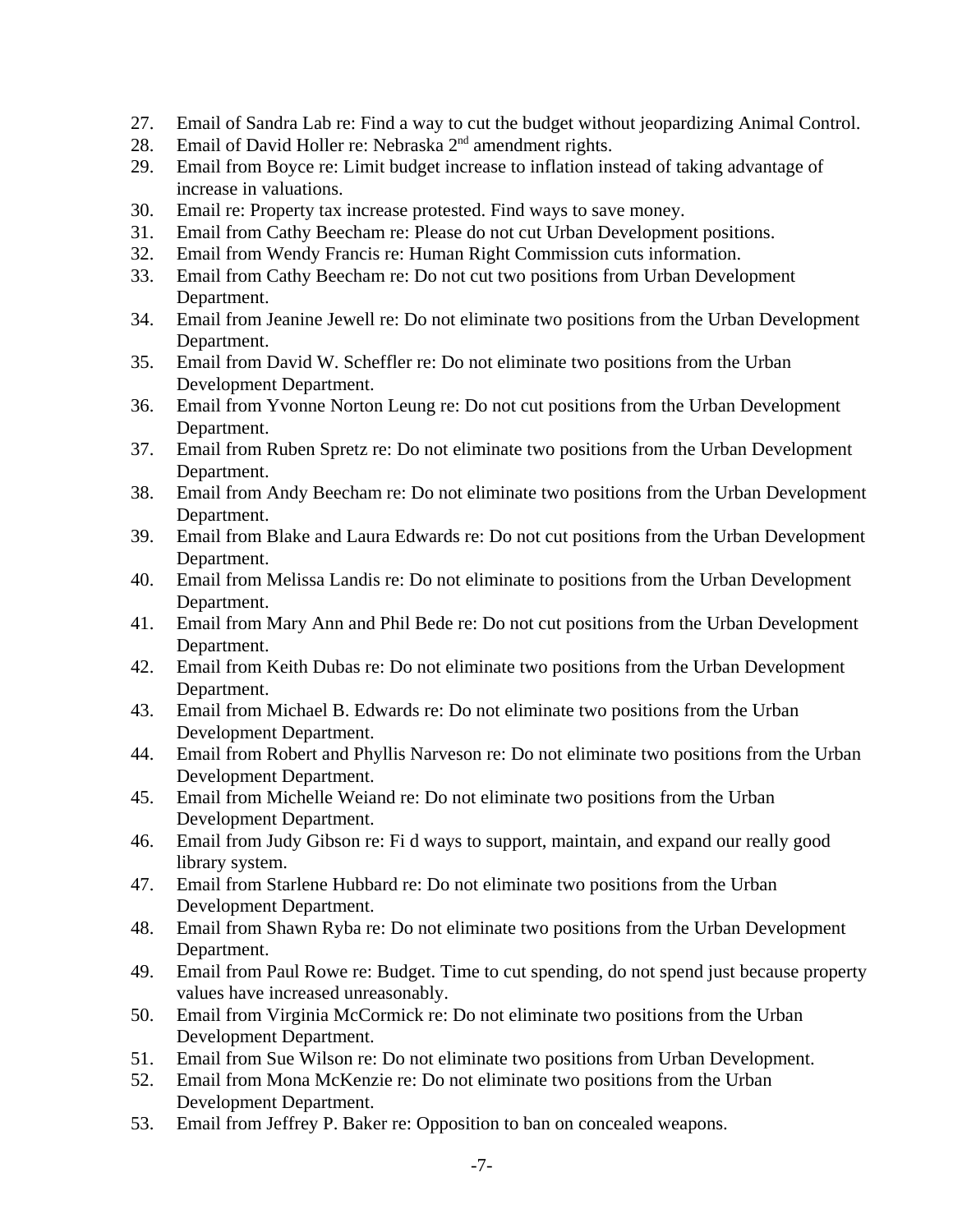- 54. Email from Sarah Bauman re: Do not eliminate two positions from the Urban Development Department.
- 55. Email from Janee Gagner-Wilcox re: Do not eliminate two positions from the Urban Development Department.
- 56. Email from Carol Greenwald re: Do not eliminate two positions from the Urban Development Department.
- 57. Email from Jennifer L. Meier-Bassen re: Do not eliminate two positions from the Urban Development Department.
- 58. Email from Olivia Thoene re: Do not eliminate two positions from the Urban Development Department.
- 59. Email from R. David Wilcox re: Do not eliminate two positions from the Urban Development Department.
- 60. Email from Judy A. Miller-Weiand re: Do not eliminate two positions from the Urban Development Department.
- 61. Email from Evy Olson re: Do not eliminate two positions from the Urban Development Department.
- 62. Email from Bob and Sue Semerena re: Refrain from passing any local ordinances until after hearings held and regulations have been adopted.
- 63. Email from Dwayne Wilson re: Consideration of bicycle lanes in Lincoln, and specifically residential areas.
- 64. Email from Susan larson re: Do not eliminate two positions from the Urban Development Department.
- 65. Email from Christy Aggens re: Do not eliminate two positions from the Urban Development Department.
- 66. Email from Amy Gagner re: Do not eliminate two positions from the Urban Development Department.
- 67. Email from Wilbur Dasenbrock re: Council action in area of concealed weapons needs additional attention.
- 68. Email from Bonnie A. Schwartz re: Do not eliminate two positions from the Urban Development Department.
- 69. Email from David Fikar re: Support Lincoln Commission on Human Rights.
- 70. Email from Anne Hobbs re: Cannot substitute what Lincoln Commission on Human Rights accomplishes for the City of Lincoln.
- 71. Email from Jodi Delozier re: City budget for 1006-2007.
- 72. Email from Travis Wingate re: Suggestion for synthetic turf in medians of Lincoln.
- 73. Email from Ryan Wilcox re: Do not eliminate two positions from the Urban Development Department.
- 74. Fax received from Roger Carmichael re: Keep Mr. Hoskins on the traffic team.
- 75. Letter received from the Lincoln City Employees Association re: City employees established benefit package.
- 76. Email from Jeanne Kern re: Remove the Southwest Sewage Plant Site Option Purchase from the 2006 - 2012 Capita`l Improvement Program budget.
- 77. Email from M. J. Callahan re: Do not eliminate two positions from the Urban Development Department.
- 78. Letter received from the Center for People in Need re: Stunned by action to remove from consideration a proposal to provide for a ban on concealed weapons. (Distributed to Council